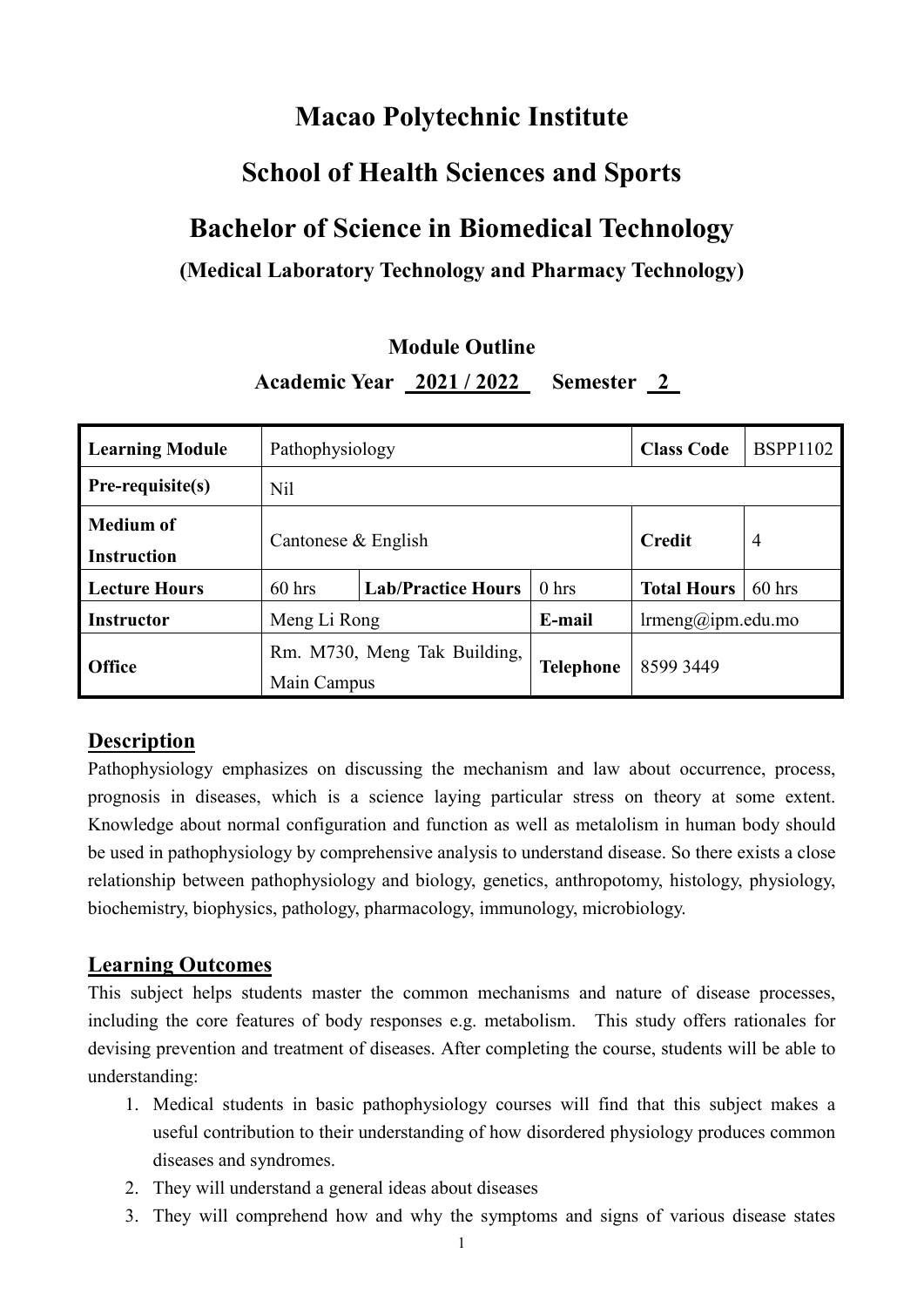appear.

- 4. The fundamental pathologic progresses or typical pathologic progresses.
- 5. The pathophysiology about particular systems or organs.
- 6. To encourage and help the students to learn actively.

## **Content**

- 1. Introduction (2 class hours)
	- 1.1 Concept of disease
	- 1.2 Disease etiology, pathogenesis and outcome
	- 1.3 Prevention of disease
- 2. Disorders of water and electrolyte metabolism (6 class hours)
	- 2.1 Disorders of water and sodium metabolism
	- 2.2 Disorders of Potassium metabolism
	- 2.3 Disorders of magnesium metabolism
	- 2.4 Disorders of Calcium and Phosphorus metabolism
	- 2.5 Edema
	- 2.6 Case analysis
- 3. Acid-base disturbances (4 class hours)
	- 3.1 Generation of acids and bases
	- 3.2 Regulation of pH
	- 3.3 Simple acid-base disorders
	- 3.4 Mixed acid-base disorders
	- 3.5 Case analysis
- 4. Hypoxia (4 class hours)
	- 4.1 Parameters of blood oxygen
	- 4.2 Classification, etiology and pathogenesis of hypoxia
	- 4.3 Alterations of function and metabolism
	- 4.4 Oxygen therapy and oxygen intoxication
	- 4.5 Case analysis
- 5. Fever (4 class hours)
	- 5.1 Regulation of normal body temperature
	- 5.2 Etiology and Pathogenesis
	- 5.3 Alterations of function and metabolism
	- 5.4 Pathophysiological basis of prevention and treatment
	- 5.5 Case analysis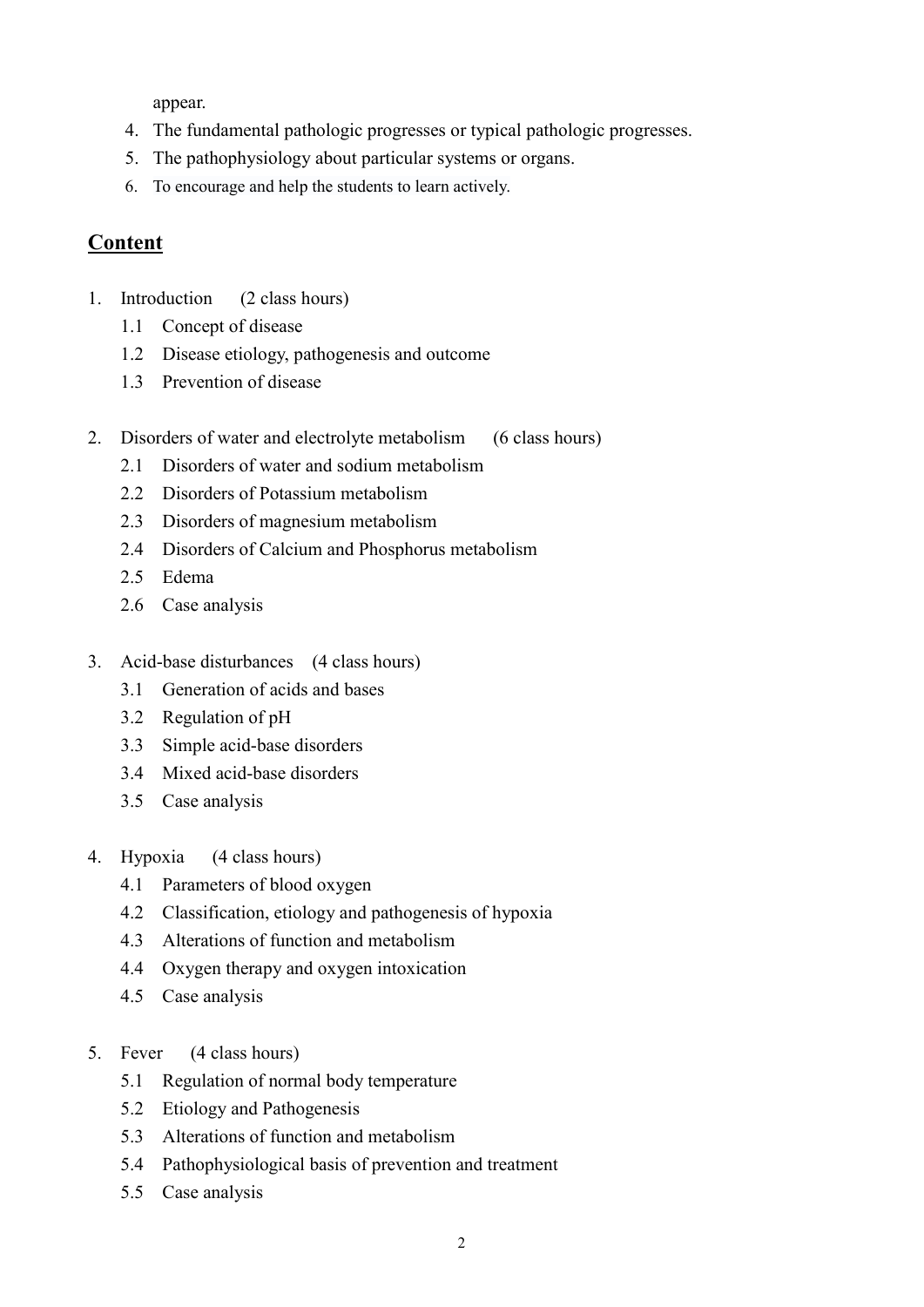- 6. Cellular signal transduction and disease (2 class hours)
	- 6.1 Major pathways for cell signalling
	- 6.2 Dysfunction of cell signalling in diseases
	- 6.3 Pathophysiological basis of prevention and treatment
	- 6.4 Case analysis
- 7. Apoptosis and disease (2 class hours)
	- 7.1 Inducer of apoptosis
	- 7.2 Effectors and regulators of apoptosis
	- 7.3 The biochemical pathways in apoptosis
	- 7.4 Abnormal cell apoptosis in diseases
	- 7.5 Case analysis

#### 8. Stress ( 2 class hours)

- 8.1 Terminology of stress
- 8.2 Stress responses
- 8.3 Functional and metabolic responses
- 8.4 Stress-related diseases
- 8.5 Pathophysiological basis of prevention and treatment for stress disorders
- 8.6 Case analysis
- 9. Disseminated intravascular coagulation (4 class hours)
	- 9.1 Etiology and Pathogenesis
	- 9.2 Factors influencing the development of DIC
	- 9.3 Clinical classification of DIC
	- 9.4 Alterations of function and metabolism
	- 9.5 Pathophysiological basis of prevention and treatment
- 10. Ischemia-reperfusion injury (2 class hours)
	- 10.1 Etiology and Pathogenesis
	- 10.2 Alterations of function and metabolism during ischemia-reperfusion injury
	- 10.3 Pathophysiological basis of prevention and treatment for ischemia-reperfusion injury
	- 10.4 Case analysis
- 11. Shock (4 class hours)
	- 11.1 Etiology, pathogenesis and classification
	- 11.2 Alterations of function and metabolism
	- 11.3 Pathophysiological basis of shock prevention and treatment
	- 11.4 Multiple organs dysfunction syndrome (MODS)
	- 11.5 Case analysis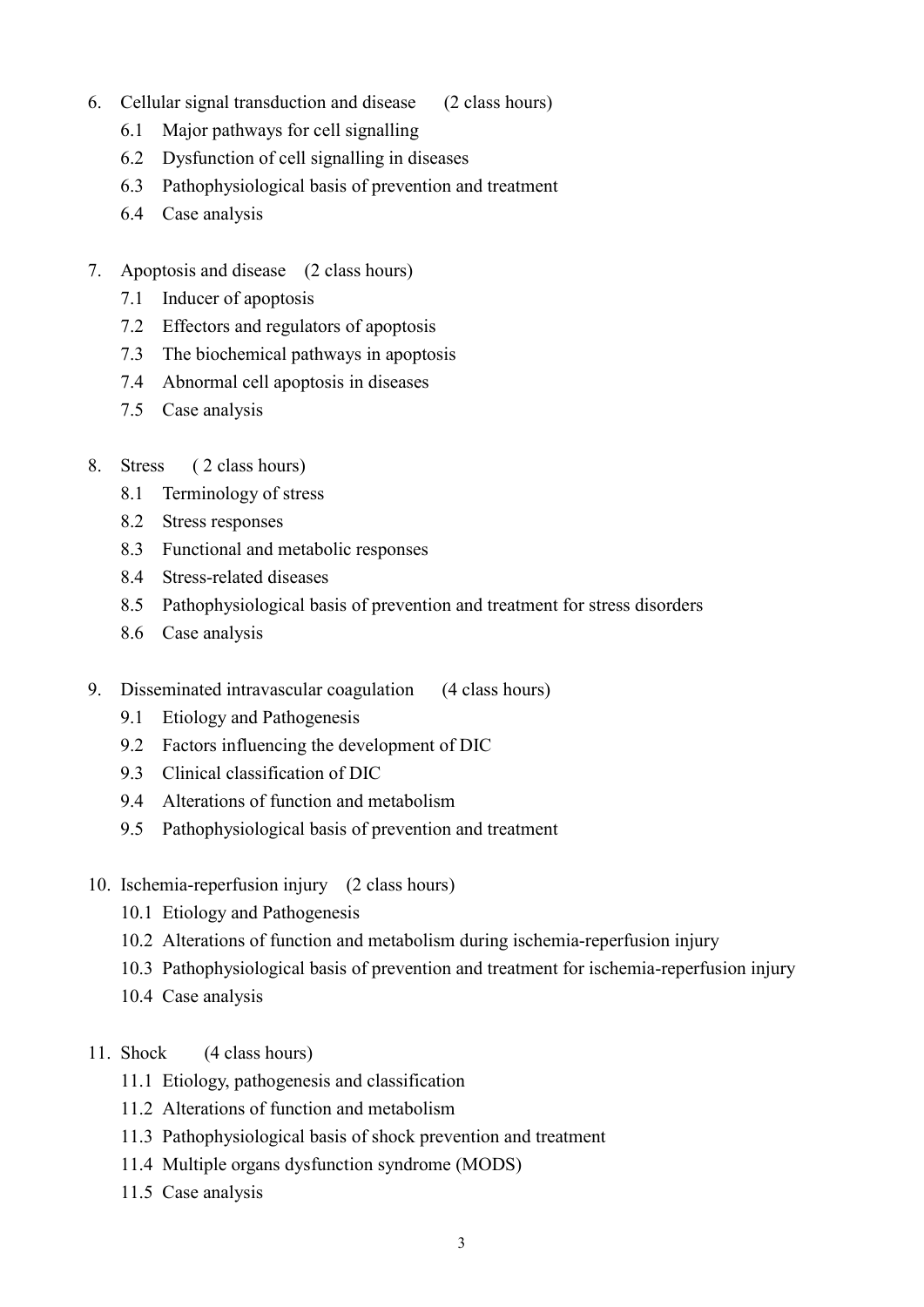- 12. Respiratory insufficiency (4 class hours)
	- 12.1 Etiology and pathogenesis
	- 12.2 Acute respiratory failure and chronic respiratory failure
	- 12.3 Alterations of function and metabolism
	- 12.4 Pathophysiological basis of prevention and treatment
	- 12.5 Case analysis
- 13. Cardiac insufficiency (4 class hours)
	- 13.1 Etiology
	- 13.2 Classification and pathgenesis
	- 13.3 Compensatory and adaptive response
	- 13.4 Alterations of function and metabolism
	- 13.5 Pathophysiological basis of prevention and treatment
	- 13.6 Case analysis
- 14. Hepatic insufficiency (4 class hours)
	- 14.1 Etiology and pathogenesis for hepatic insufficiency
	- 14.2 Hepatic encephalopathy
	- 14.3 Hepatorenal syndrome
	- 14.4 Case analysis
- 15. Renal insufficiency (4 class hours)
	- 15.1 Basic tache of pathogenesis for renal insufficiency
	- 15.2 Acute and chronic renal failure
	- 15.3 Uremia
	- 15.4 Pathophysiological basis of prevention and treatment for CRF and uremia
	- 15.5 Case analysis
- 16. Pro-presentation
- 17. Middle term test (2 class hours) 18. Review (4 class hours)
- 19. Final Exam (2 class hours)

## **Teaching Method**

Lectures, video, discussion and case studies